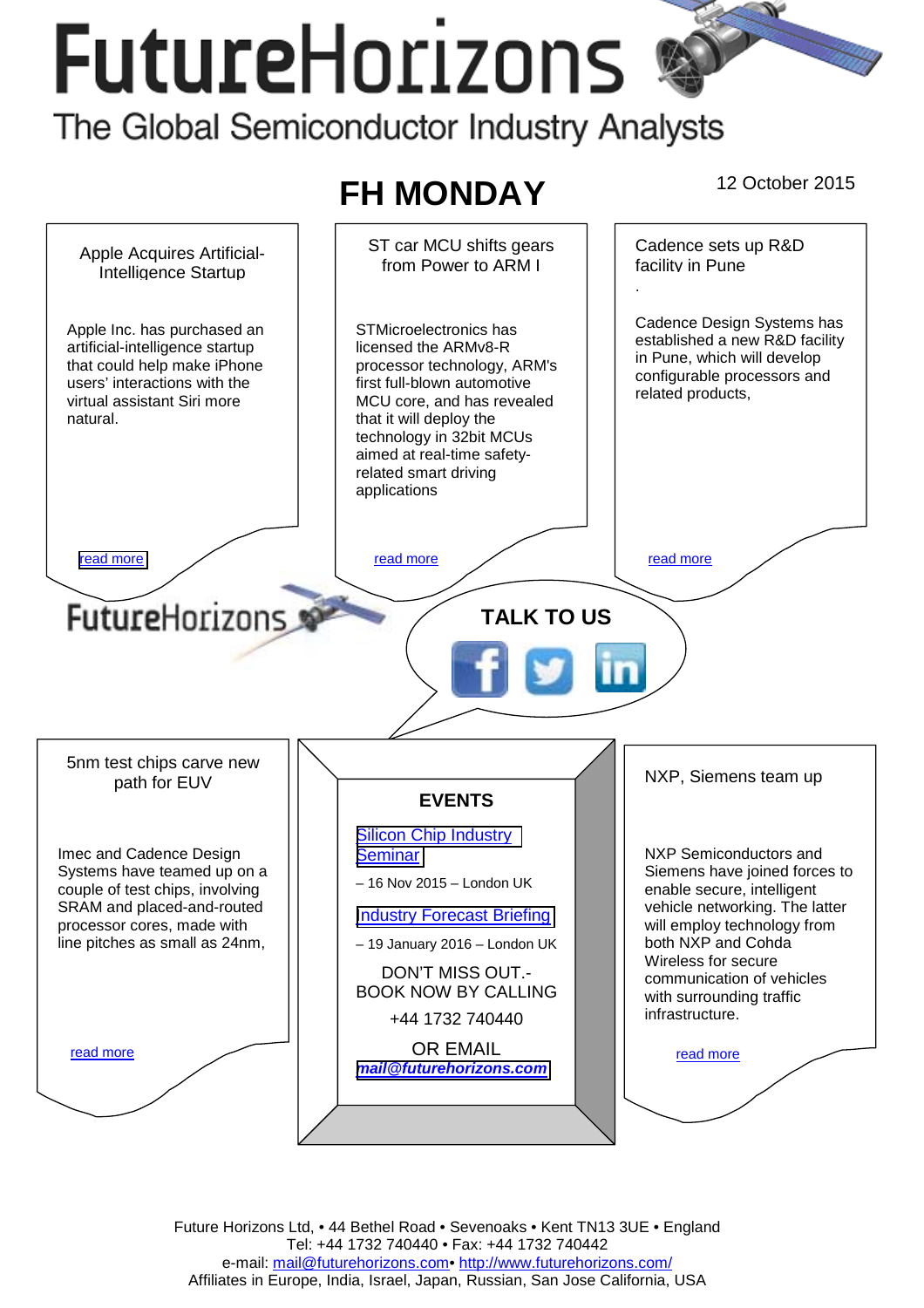# <span id="page-1-0"></span>**Apple Acquires Artificial-Intelligence Startup VocalIQ**

Apple Inc. has purchased an artificial-intelligence startup that could help make iPhone users' interactions with the virtual assistant Siri more natural.

Apple bought VocalIQ Ltd., a U.K.-based software maker working on ways to improve computers' ability to understand human speech and to "speak" more naturally. Terms of the deal weren't disclosed.

An Apple spokesman confirmed the deal with the company's standard statement after an acquisition, saying Apple "buys smaller technology companies from time to time, and we generally do not discuss our purpose or plans." VocalIQ didn't immediately respond to a request for comment.

## **ST car MCU shifts gears from Power to ARM**

STMicroelectronics has licensed the ARMv8-R processor technology, ARM's first full-blown automotive MCU core, and has revealed that it will deploy the technology in 32bit MCUs aimed at real-time safety-related smart driving applications and in industrial applications.

With an eye toward becoming the world's third largest automotive MCU supplier by the end of the decade, ST is staking its automotive future on ARM's 32bit ARMv8-R technology.

Partners with Freescale since 2006 to design high-performance, cost-effective 32bit MCUs based on Power architecture for automotive applications, ST is now switching gears to go all in with ARM for the automotive market.

### **Cadence sets up R&D facility in Pune**

Cadence Design Systems has established a new R&D facility in Pune, which will develop configurable processors and related products, the Hindu Business Line reported.

Two years ago, Cadence acquired Tensilica, which put up an R&D facility in Pune in 2006.

"The team in Pune is working on cutting-edge development of digital signal processors (DSP) and other IP technology, and the Pune facility is among the best-in-class globally," Business Line quoted Jaswinder Ahuja, corporate vice president and managing director at Cadence, as saying.

The new facility will engage in designing software for different Tensilica DSP cores, creating an integrated design environment for Xtensa processors, contributing to RTL verification and providing technical support to customers globally.

#### **5nm test chips carve new path for EUV**

Imec and Cadence Design Systems have teamed up on a couple of test chips, involving SRAM and placed-androuted processor cores, made with line pitches as small as 24nm, close to the theoretical limit of quad-patterned immersion process. According to them, the test chips pushed to their limits today's 193-immersion and future extreme ultraviolet lithography (EUV).

The tests confirm using a mix of 193i and EUV techniques likely is the best approach as the industry drives toward the limits of Moore's Law. Researchers tested three approaches to making the chips, using all 193i steppers, using all EUV and using a mix of 193i and EUV systems.

The 193i-only approach was potentially the most expensive, requiring quad patterning for metal layers and triple patterning for vias. (Extra passes require more time, mask layers and thus cost.) The all-EUV approach needed fewer layers and supported better area, power and performance but was not practical given the still immature state of EUV systems.

#### **NXP, Siemens team up for smart traffic management systems**

NXP Semiconductors and Siemens have joined forces to enable secure, intelligent vehicle networking. The latter will employ technology from both NXP and Cohda Wireless for secure communication of vehicles with surrounding traffic infrastructure.